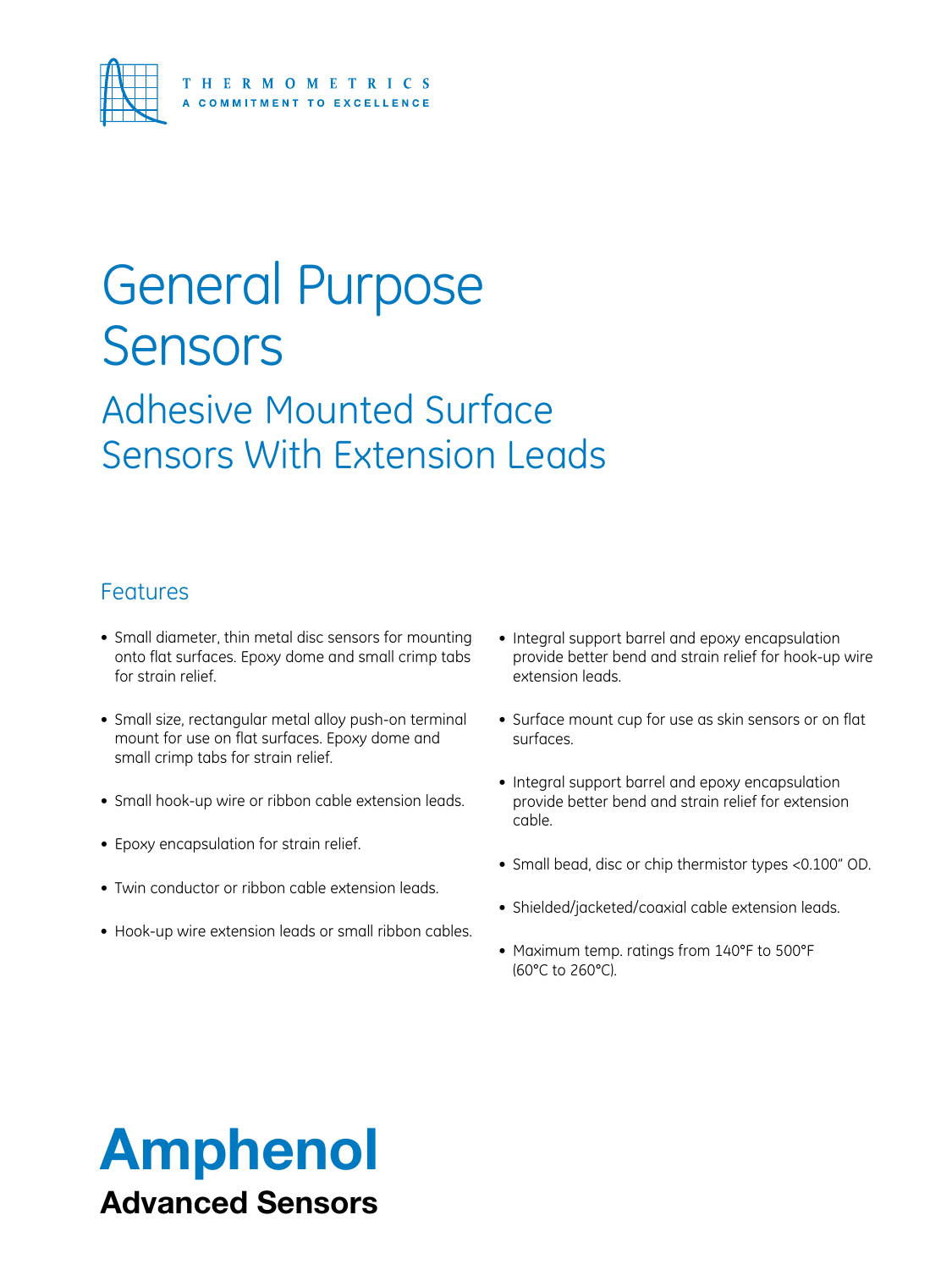## Type M1000 Specifications

## Type M1100 Specifications



### **Options**

- Standard disc mount materials are stainless steel, aluminum, brass or beryllium-copper.
- • Other materials are available on special order.
- Mount diameter "D" : from 0.187 in to 0.375 in (4.74 mm to 9.52 mm).
- • Mount length "L": from 0.250 in to 0.375 in (6.35 mm to 9.52 mm).
- Thickness "T": from 0.005 in to .032 in (0.12 mm to 0.81 mm).
- • Epoxy height "H" : from 0.080 in to 0.150 in (2 mm to 3.81 mm).
- Lead length "X" : 48 in (1219.2 mm) (typical).
- Lead-wire gauge sizes from #24 to #32 AWG.



#### **Options**

- Standard terminal materials are electro-tin-plated copper, nickel plated steel or nickel plated phosphor bronze.
- • Terminal width "A": 0.250 in to 0.312 in (6.35 mm to 7.92 mm).
- • Terminal width "B": 0.110, 0.187, 0.205 or 0.250 in (2.79, 4.74, 5.20 or 6.35 mm).
- Terminal thickness "T": from 0.016 in to 0.032 in (0.40 mm to 0.81 mm).
- Terminal length "L": from 0.500 in to 0.750 in (12.7 mm to 19.05 mm).
- Epoxy height "H": from 0.080 in to 0.150 in (2.03 mm to 3.81 mm).
- Lead length "X" : 48 in (1219.2 mm) (typical).
- Lead-wire gauge sizes from #24 to #32 AWG.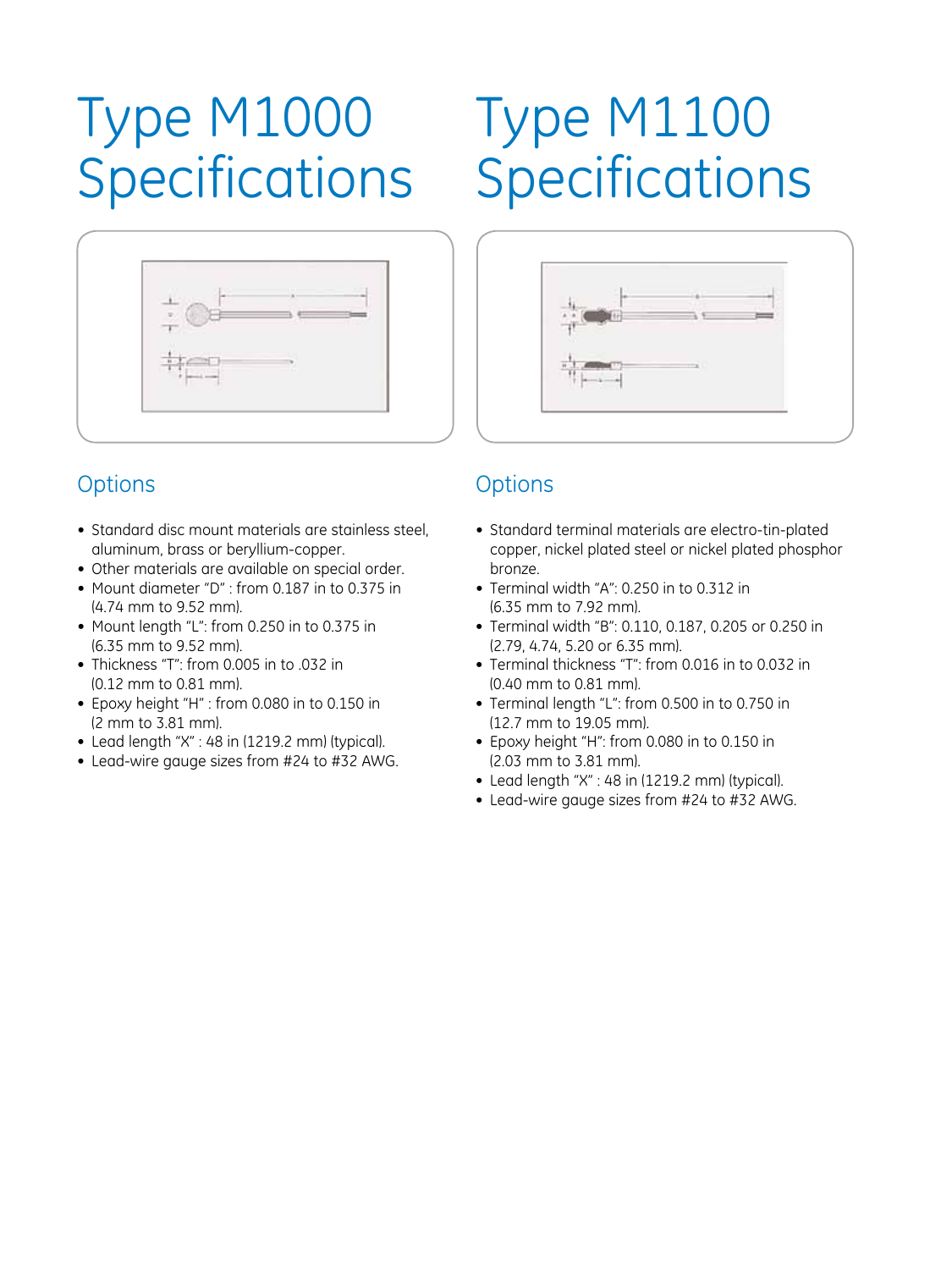## Type M1200 **Specifications**



#### **Options**

- Standard sensor cup material is stainless steel.
- Brass, aluminum or other materials available on special order.
- • Cup diameter "D" : from 0.187 in to 0.375 in (4.74 mm to 9.52 mm).
- • Epoxy height "H": from 0.095 in to 0.188 in (2.41 mm to 4.77 mm).
- Lead length "X" : 48 in (1219.2 mm) (typical).
- Lead-wire gauge sizes from #22 to #32 AWG.

## Type M1300 **Specifications**



#### **Options**

- Standard sensor cup and integral barrel material is stainless steel.
- Brass, aluminum or other materials available on special order.
- • Cup diameter "D" : 0.375 in (9.52 mm) (typical), other available.
- • Barrel diameter "B": from 0.125 in to 0.188 in (3.17 mm to 4.77 mm).
- Barrel length "L": from 0.500 in to 1.50 in (12.7 mm to 38.1 mm).
- • Epoxy height "H": from 0.095 in to 0.188 in (2.41 mm to 4.77 mm).
- $\bullet$  Lead length "X" : 48 in (1219.2 mm) (typical).
- Lead-wire gauge sizes from #22 to #32 AWG.